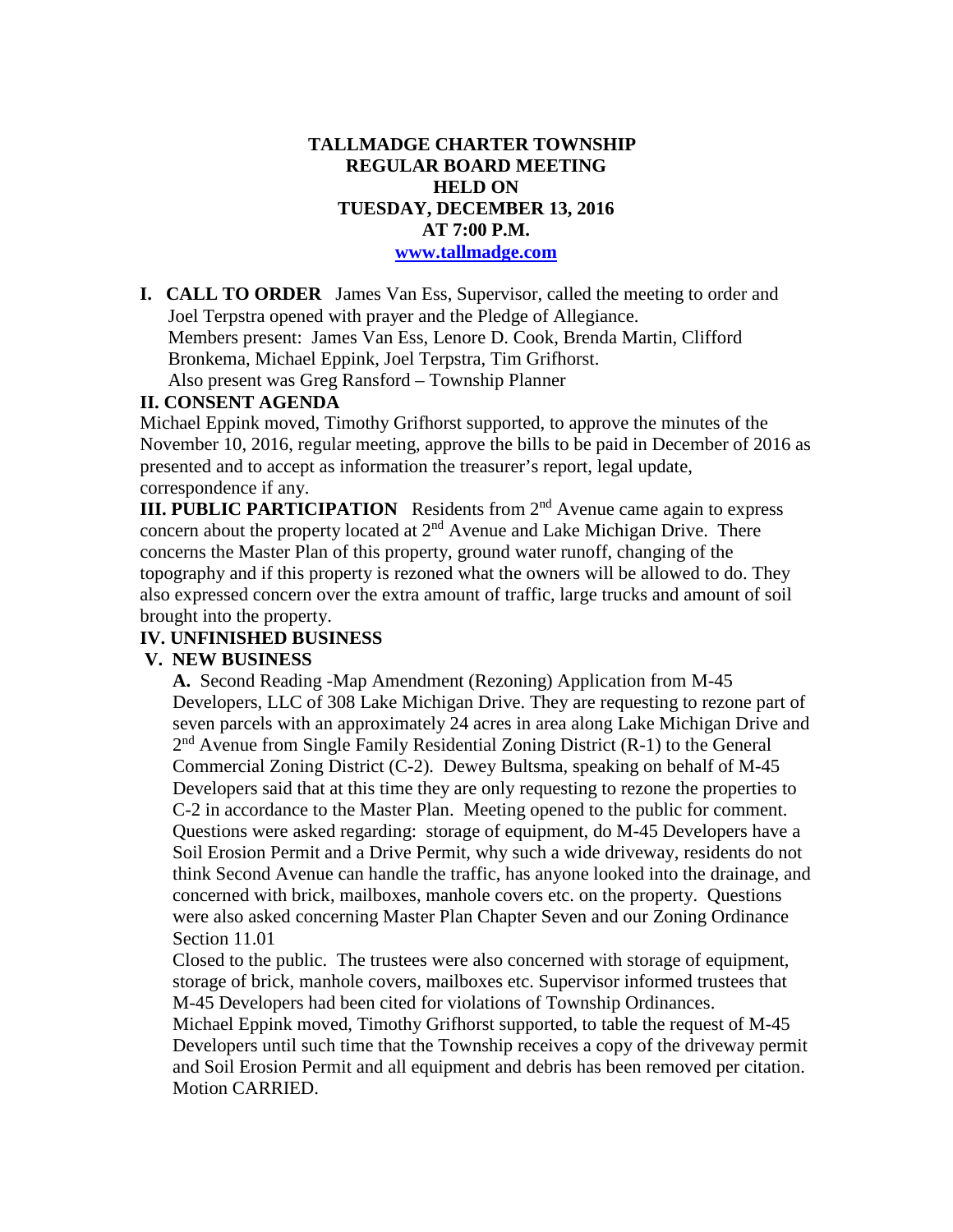**B.** Second Reading – Sign Ordinance – An ordinance to amend the Tallmadge Charter Township Zoning Ordinance by restating:

Section 16.03 Sign Definitions

Section 16.07 Signs in Agricultural and Residential Districts

Section 16.08 Signs in Commercial Districts

Section 16.10 Billboard Regulations

 Joel Terpstra moved, Timothy Grifhorst supported, to adopt the restated Sign Ordinance. Motion CARRIED by a unanimous roll call vote.

 **C.** First Reading – Zoning Map Amendment – Peter Nielsen of 3945 Leonard Street, Parcel Number 70-10-08-300-026 PT is requesting to rezone approximately 3.69 acres from Agricultural Zoning to Rural Preserve Zoning.

 **D.** The Board discussed the possibility of establishing an Industrial Development District on Lake Michigan Drive. The consensus was not at this time.

 **E.** Lenore D. Cook moved, Timothy Grifhorst supported, to hold the Budget Workshop for fiscal year April 1, 2017 through March 31, 2018 on Tuesday, February 7, 2017 at 4:00 p.m. Motion CARRIED.

**F.** Township Appointments – Recommended by the Supervisor

 **1.) Planning Commission** Timothy Grifhorst moved, Clifford Bronkema supported, to appoint Joel Terpstra for a four-year term and Marvin Bennink for a three-year term. Motion CARRIED

 **2.) Zoning Board of Appeal** Lenore D. Cook moved, Joel Terpstra supported to appoint Clifford Bronkema for a four-year term and Mary Gavin for a three year term. Motion CARRIED

 **3.) Board of Review** Michael Eppink moved, Joel Terpstra supported, to appoint Randy Reeds, James Szejda, and Josh Hankamp for a two-year term. Motion CARRIED.

 **4.) Fire Board** Joel Terpstra moved, Brenda Martin supported, to appoint Lenore D. Cook and Timothy Grifhorst for a one year term. Motion CARRIED.  **5.) Dangerous Building Inspector** Timothy Grifhorst moved, Joel Terpstra

 supported, to appoint Matthew Boelema for a one year term. Motion CARRIED.  **6.) Building Department** Joel Terpstra moved, Clifford Bronkema supported, to appoint PCI of Michigan as our official Building Department for the calendar year 2017. Motion CARRIED.

 **7.) Construction Board of Appeals** Lenore D. Cook moved, Clifford Bronkema supported to appoint Todd Forner, Richard Rybinski, Duke Schut and Phil Forner for calendar year 2017. Motion CARRIED

 **8.) Township Attorney** Michael Eppink moved, Joel Terpstra supported, to appoint Ron Bultje with Scholten and Fant for the calendar year 2017. Motion CARRIED.

 **9.) Township Engineer** Timothy Grifhorst moved, Clifford Bronkema supported, to appoint Bob Bruggink with Moore and Bruggink for the calendar year 2017. Motion CARRIED.